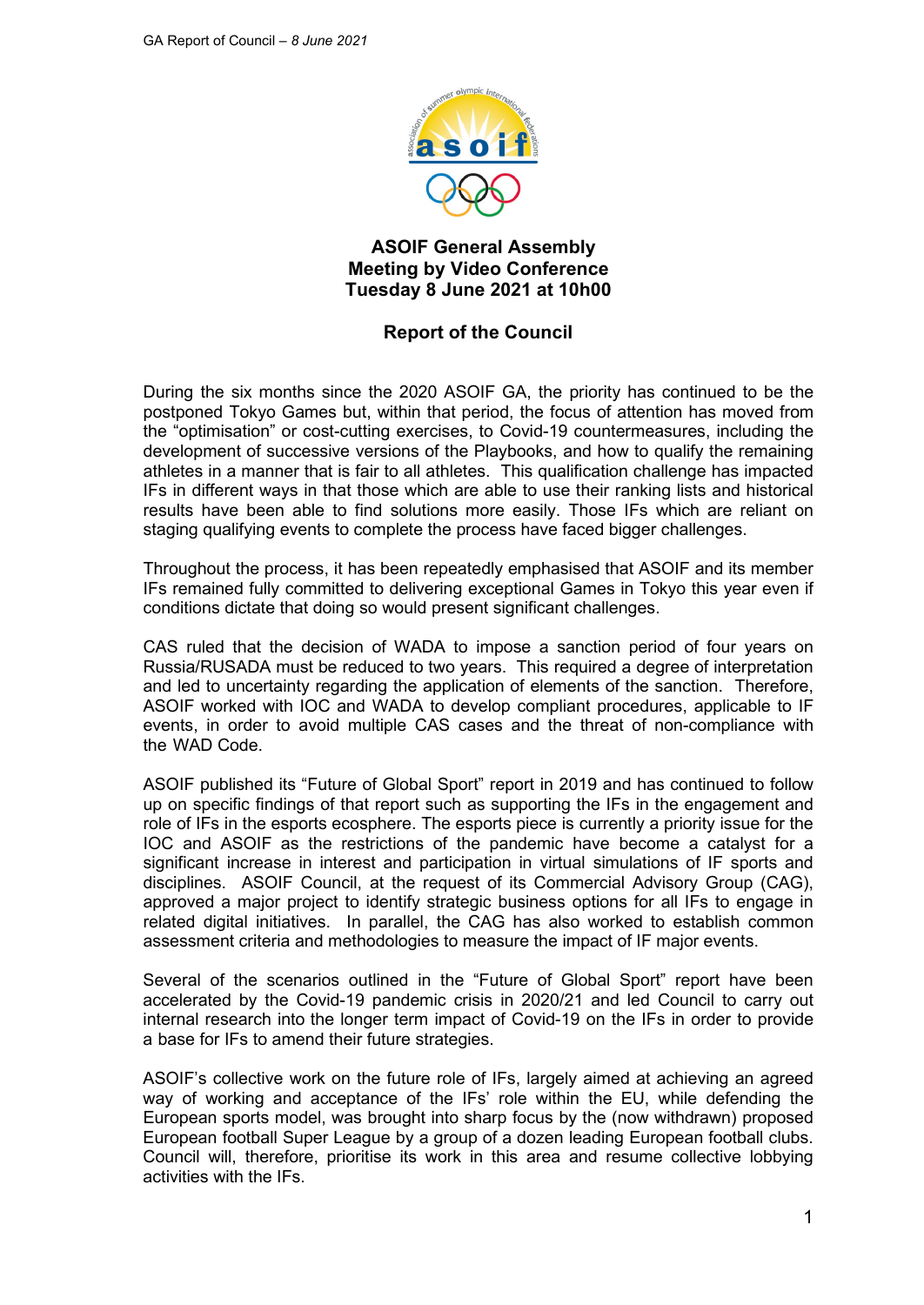In December 2020, the European Court of Justice published its ruling on an International Skating Union (ISU) v European Commission competition case. The General Court confirmed that the ISU's rules on athletes participating in unrecognised speed skating events were contrary to EU competition law. It was acknowledged by the Court that it was legitimate for the ISU to establish rules seeking to protect the integrity of competitions with regard to the risks of betting and manipulation. However, it was noted that the ISU's measures to achieve these legitimate objectives went beyond what was necessary and were not proportionate.

The Governance Taskforce (GTF) increased its independence by including two new members representing the public authorities and approved a pilot study into IF governance culture with the participation of three IFs. The GTF also agreed to commence its 4th IF self-assessment exercise in Q4 2021 and will report in 2022.

The SportAccord Convention (SAC) Executive Committee decided to postpone the 2021 edition of SAC, due to be held in May, until November this year. This was a contributing factor in the ASOIF Council decision to hold the 2021 ASOIF GA on 8 June via virtual means.

With much reduced travel for senior members of IF administrations and the resultant cost savings, new familiarity and comfort with conducting business via virtual meetings, the ASOIF Advisory Groups have been more engaged and active than ever before. The number of meetings and intensity of activity has prompted the ASOIF administration to explore new administration practices and technologies to be more efficient, productive and effective for the future – perhaps one of the few benefits of the pandemic. The approximately 50 IF senior staff who populate the eight ASOIF consultative/advisory groups are sincerely thanked for their contributions.

Below, Council reports on specific ASOIF and IF developments and activities, some of which are dealt with in more detail under separate items of the agenda:

#### **1. Relations with the IOC & Olympic Movement**

- 1.1 Multi-sport games events
	- 1.1.1 MOU (roles and responsibilities)

## **2. Olympic Games**

- 2.1 Games of Tokyo, Japan, 2020
- 2.2 Games of Paris, France, 2024
- 2.3 YOG 2026 Dakar, Senegal
- 2.4 Games of Los Angeles, USA, 2028

#### **3. Services / Activities**

- 3.1 ASOIF Consultative and Advisory Groups
- 3.2 Fight Against Doping
	- 3.2.1 WAD Code and Governance
	- 3.2.2 RUSADA Compliance/CAS Ruling Implications

## **4. Staff & Administration**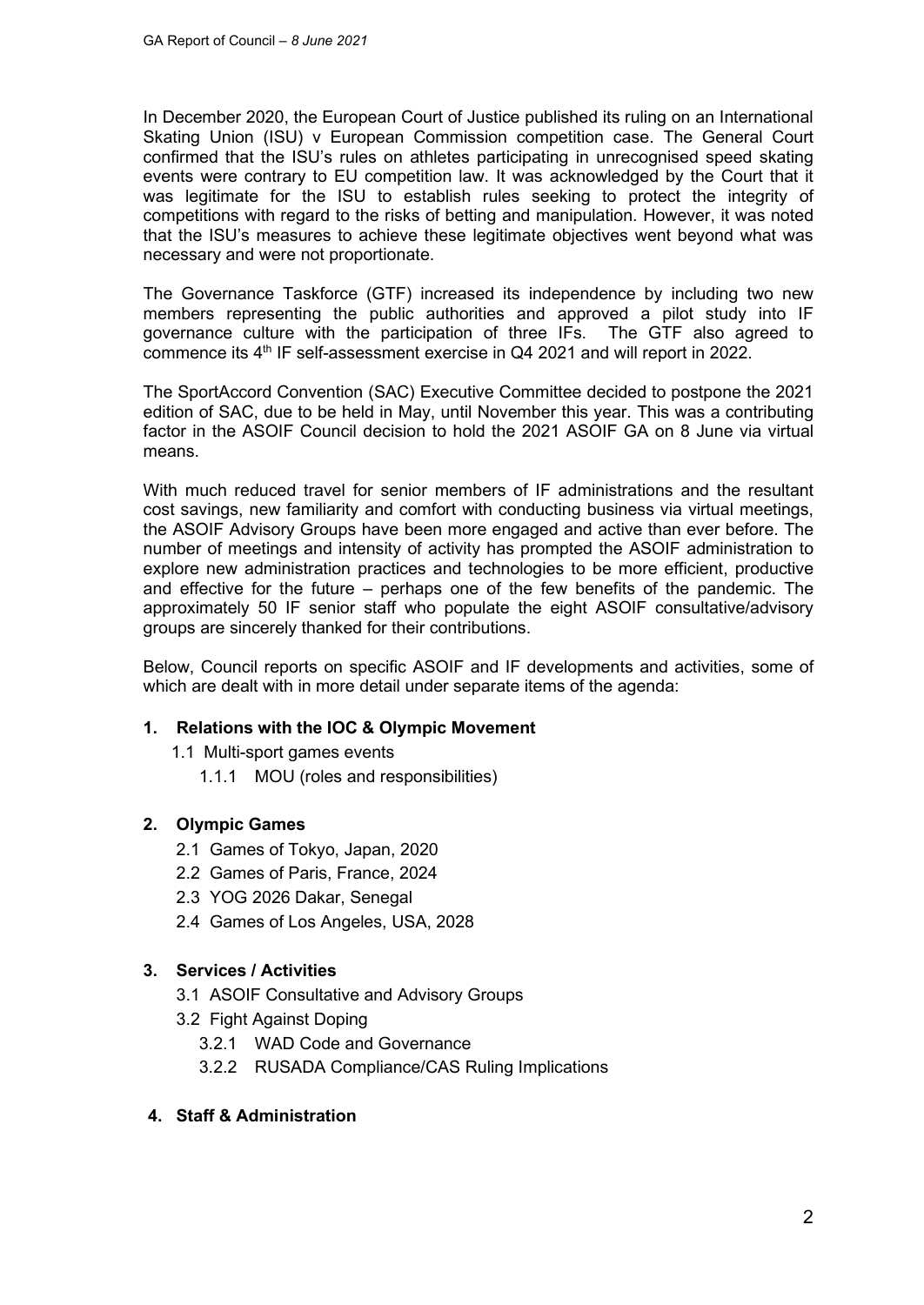## **1. Relations with the IOC & Olympic Movement**

ASOIF has been working more closely than probably ever before with the IOC on behalf of its members and relations and cooperation with the IOC Sports and other departments have been excellent despite facing several challenging issues. Additionally, there has been much greater one-to-one contact between IFs and ASOIF staff as the number of common issues and the specific nature of the application of many that the IFs have faced in the past year, has significantly increased.

As a result of the instability caused by the pandemic ASOIF has had to give more attention to media enquiries and requests for comment and a summary of ASOIF's communication activities in 2020 is attached.

In February the IOC released its extension to Agenda 2020, called Olympic Agenda 2020+5, which contains 15 recommendations, largely refreshing Agenda 2020 but touching on new elements.

#### **1.1 Multi-sport events**

#### **1.1.1 MOU (roles and responsibilities)**

ASOIF has continued its work with ANOC and the IOC to agree an appropriate form of cooperative working on NOC-led regional multi-sport events. ASOIF presented a draft MOU for use with NOC multi-sport events as long ago as 2013 and this has been re-reviewed by ANOC which returned a re-written document. ASOIF has now proposed a set of key principles that all stakeholders could sign up to, which would then form the basis of a redrafted agreement.

#### **2. Olympic Games**

#### **2.1 Games of Tokyo 2020, Japan,**

Tokyo 2020 hosted an IF seminar on 15 October 2020 in a virtual format along with updates to IFs on COVID-19 countermeasures, the priority was given to the review of simplification and optimization of the Games. Tokyo 2020 reported on approx. USD 280 million of savings through a review of 52 items related to areas of stakeholder management, infrastructure, promotion and others. The cost of postponement announced at a Tokyo 2020 CoCom, held in December 2020, amounted to USD 2.5 billion which meant that savings became a priority. That brought the OCOG budget up to USD 6.7 billion in addition to other government entities' budgets of 8.6 USD billion.

Clarity was provided on a number of stakeholder-related policies, such as cancellation of accommodation, tickets refunds and different-discipline athletes' tickets which would not be permitted for these Games. In 2021 further measures were announced including that there would be no foreign fans allowed at the Games and no guests for IFs and other stakeholder groups combined with strict measures designed to deliver the safest possible environment for athletes, other Games participants and the people of Japan.

With regard to the remaining Olympic qualification events, the IFs were requested to define their own qualification status with the precondition that fair representation and equitable access for athletes should be observed in order to ensure integrity of the Olympic qualification process.

which covered 18 disciplines and was focused primarily on operations for the field  $\mathfrak F$ At the end of November 2020 a revised Test Event calendar was presented by TOCOG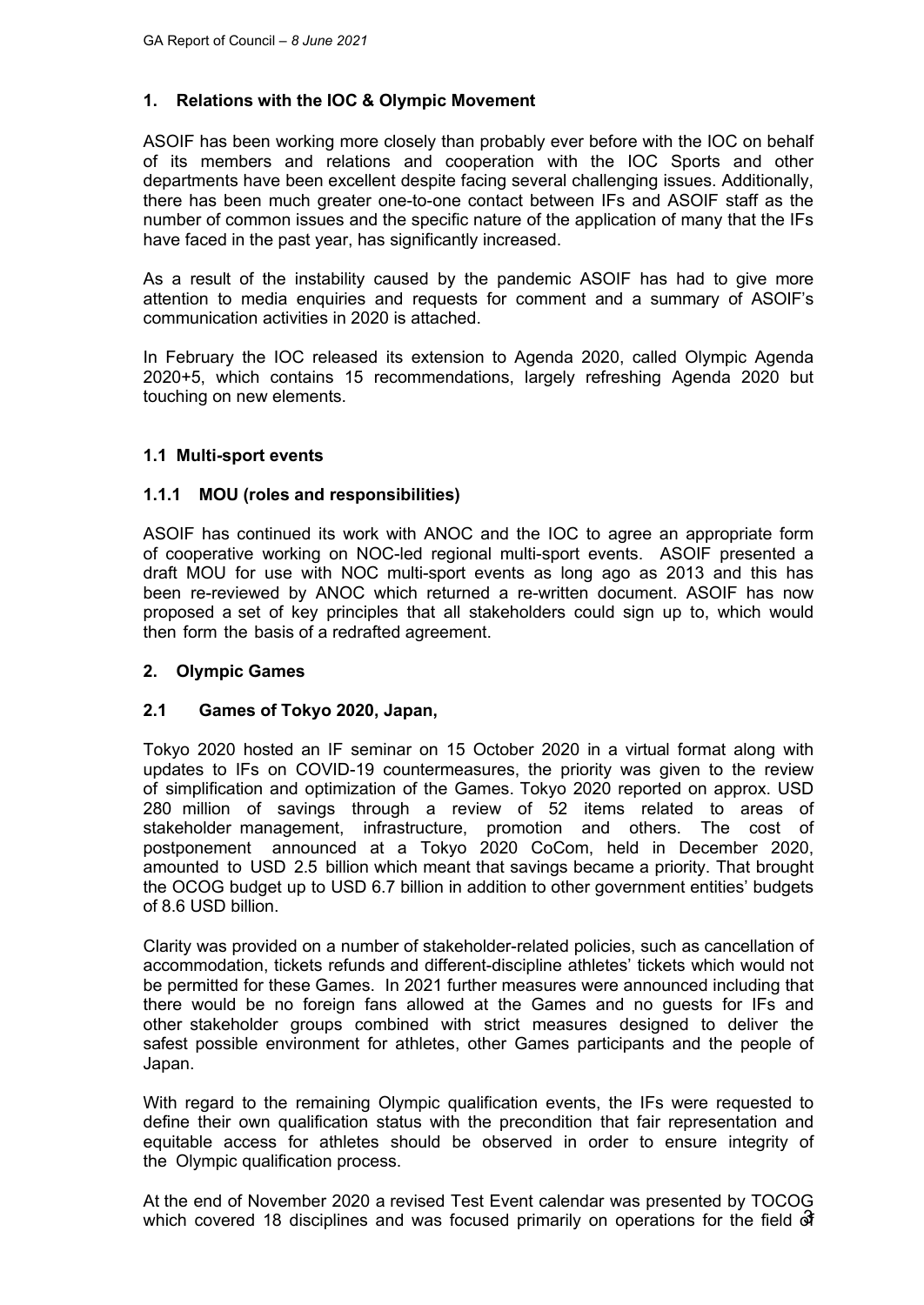play (competition area), the use of technology, and workforce - with a particular focus on technical aspects including countermeasures against COVID-19.

In order to facilitate preparation for the Games an Olympic preparation pathway was established on 20 November 2020 which allowed athletes and other persons essential for the preparations for the Tokyo Olympic and Paralympic Games to enter Japan. However following growth of new cases in the country, the Japanese government declared a state of emergency, particularly in the Greater Tokyo area, as of 7 January 2021 until further notice, hence IF preparation visits to Tokyo have had to be postponed.

A major development in the Tokyo Games preparation has been the COVID-19 countermeasures "Playbooks" developed jointly by the TOCOG, IOC and IPC. Each Playbook remains a "living" document which has been reviewed and updated based on feedback and changing circumstances. The ASOIF Olympic & Multi-Sports Consultative Group (AOMSG) has been working closely with the IOC Sports Department and TOCOG to review and provide feedback on the Playbooks from the IF perspective. The first edition of the IF & ITO Playbook was published on 3 February and a stakeholder briefing was held with all the Summer IFs on 5 February. The second version was published on 30 April followed by an IF briefing on 7 May. During the briefings, the IFs and ASOIF acknowledged the efforts that had been made and stressed the need for open and transparent communication around the evolution of the Playbooks on an IF-by-IF basis in order to overlay specific IF requirements.

The Playbooks contain a framework for IFs related to arrival and departure policy for athletes (arrival no earlier than 5 days prior to competition in the discipline, departure no later than 48 hours after elimination/completion whichever happens first), testing (before arrival, at the airport and regularly during the Games), tracking mobile application (obligatory for all stakeholders) and a specific role for a Covid-19 Liaison Officer for each IF. The principles expressed in the Playbook were recognised by ASOIF members to be very restrictive but necessary.

Tokyo 2020 CoCom meetings in 2021 took place on 25 February and 18-20 April, remotely, via virtual means and the final CoCom meeting is scheduled for 19-20 May.

#### **2.2 Games of Paris, France, 2024**

The ASOIF administration holds weekly video conferences with its counterparts at the Paris 2024 Sports Department to share information, address common issues and expedite resolutions where appropriate. This level of access, engagement and cooperation with this OCOG combined with regular reporting by POCOG to the AOMSG, is seen as an example of a new level of closer cooperation between ASOIF and future OCOGS in the delivery of the Games.

The Organising Committee of Paris 2024 (POCOG) initiated an Optimisation Project in the 2nd quarter of 2020. The Paris 2024 team has conducted in-depth studies to identify potential cost reductions based on the following principles: 1) to enable a positive financial outcome for Paris 2024; 2) to maintain the DNA of the concept; 3) to ensure technical and operational feasibility.

Following this review an updated venue masterplan for the 2024 Paris OG and Paralympic Games was approved by the IOC Executive Board in December 2020. Below are the key changes to Paris 2024 venue masterplan:

- Removal of Aquatics Stadium and transfer of swimming and water polo finals to La Défense Arena
- Removal of Jean-Bouin Stadium and transfer of rugby to the Stade de France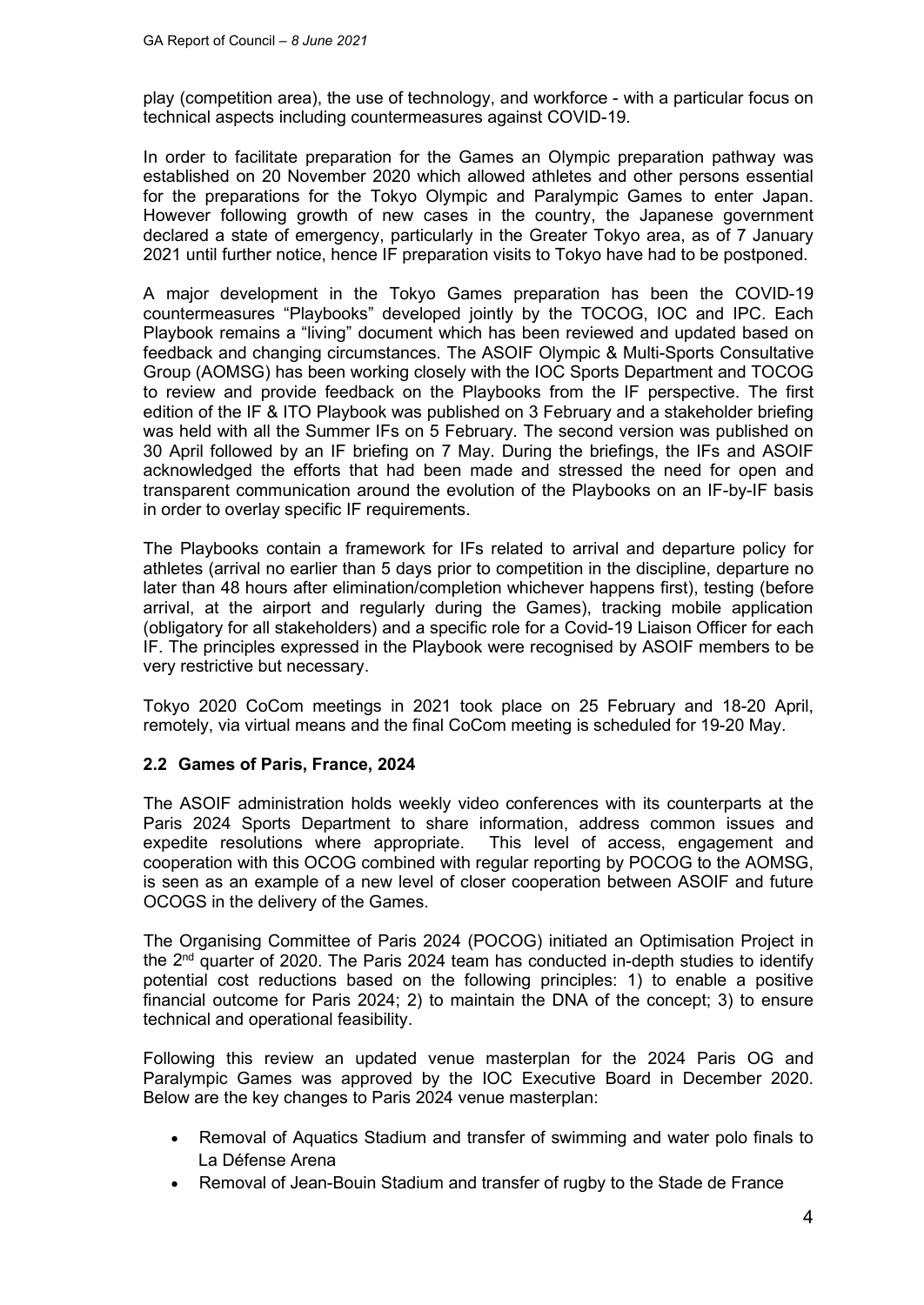- Optimisation of Concorde stadium and transfer of climbing venue to Le Bourget
- Reduction of the number of football stadiums from eight to seven
- Transfer of handball to the Stade Pierre-Mauroy in Lille
- Transfer of volleyball to the South Paris Arena 1
- Transfer of the preliminary rounds of basketball to South Paris Arena 6 and retention of the final phase at the Bercy Arena
- Transfer of artistic gymnastics and trampoline to the Bercy Arena and of rhythmic gymnastics to La Chapelle Arena
- Investigating transfer of weightlifting to the South Paris Arena Cluster (tbc)

Paris 2024 aims to develop a new approach to Games delivery through an optimal and cost-efficient model of organisation leveraging on existing expertise, local know-how and infrastructure aligned with the IOC's New Norm. The Paris 2024 team has conducted one-on-one discussions with each IF on how to identify the most efficient way to deliver each discipline and event on the programme by outsourcing, using the capabilities of IFs, National Federations (NFs), local event organisers, venue owners or in-house skills. Meanwhile, Paris 2024 has conducted a thorough legal analysis as well as in-depth discussions with the IOC and state authorities to facilitate a bidding/tender process for potential event delivery entities.

Paris 2024 has launched a sport operation tender and a venue operation tender will follow in 2021. As of 10 Feb 2021, a number of IFs had shown interest in bidding for both sport and venue operations, while some were interested in delivering sport operations only. Paris 2024 is finalising discussions with the remaining IFs.

On 6 April 2021 POCOG held a forum for the IFs on the Games programme which set out and clarified many elements including its changed engagement practices which involved reduced cost and greater sustainability measures.

# **2.3 YOG 2026 Dakar, Senegal**

The Youth Olympic Games, scheduled for Dakar, Senegal, in 2022 have been delayed by four years following an agreement at the IOC Executive Board meeting in July 2020. In October 2020, the IOC held a 2<sup>nd</sup> meeting of the YOG Coordination Commission of Dakar 2026. During the meeting, the YOG team presented the updated Dakar 2026 Edition plan and provided general updates on early YOG preparations.

Regular meetings of the IOC's YOG Steering Committee, chaired by the ASOIF VP, Ugur Erdener, have been held to address issues of principle common to all YOGs.

#### **2.4 Games of Los Angeles 2028, USA**

The first meeting of the Coordination Commission for the Games of LA 2028 took place on 29 October 2020 and received presentations on the Vision and Organisational update, Brand and Engagement, Commercial and Sport & Venues.

The sports programme for the Games of LA 2028 will be finalised by the end of 2021 or early 2022.

#### **3. Services / Activities**

#### **3.1 ASOIF Consultative & Advisory Groups**

Perhaps surprisingly, all eight ASOIF groups have remained very active throughout 2020 and 2021, meeting "virtually" and more often than usual. The current travel restrictions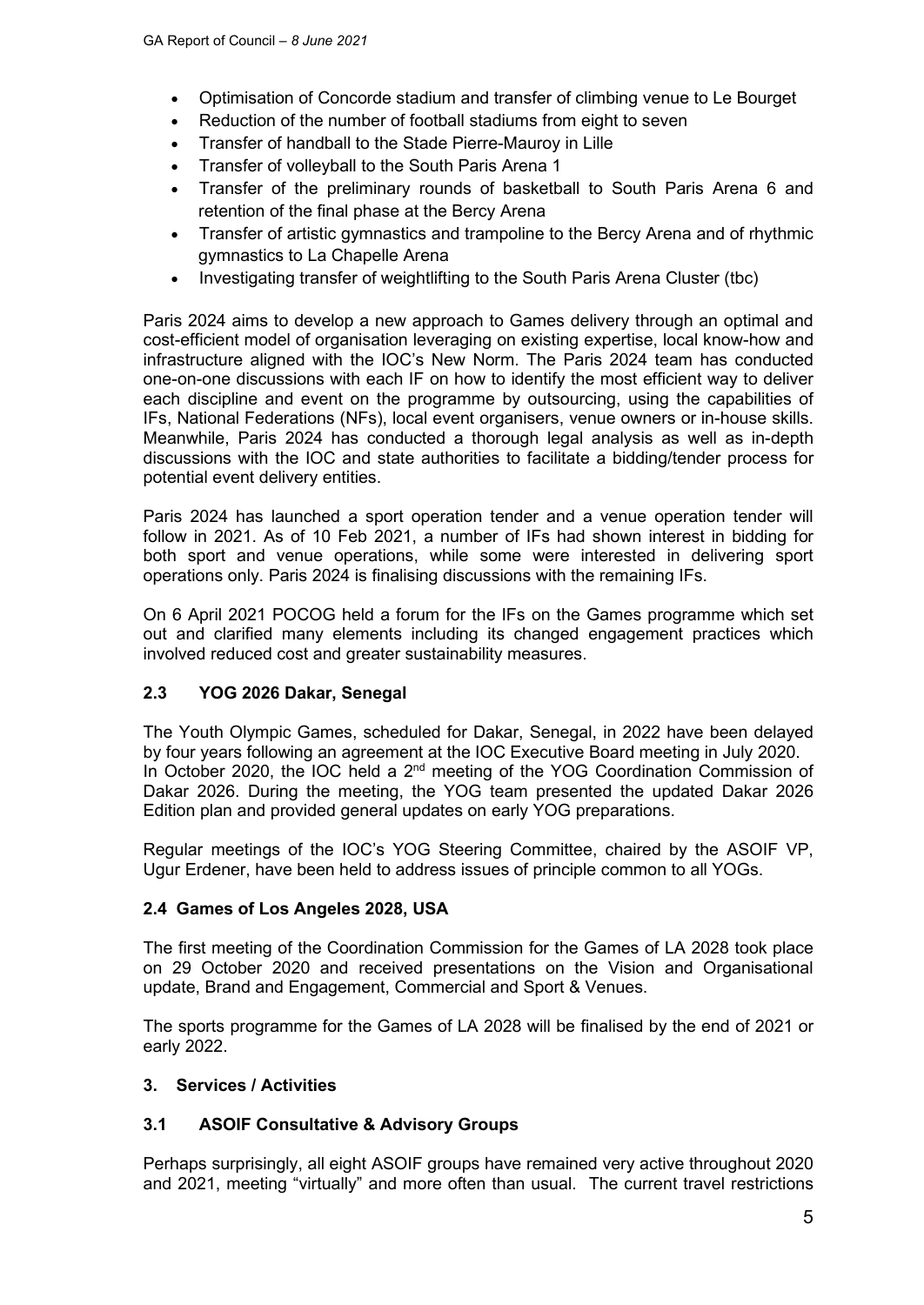have meant attendance has been higher and contributions from participants greater. Council provides a short activity report on each below:

#### **3.1.1 ASOIF Medical & Science Consultative Group (AMSCG)** Chair: Margo Mountjoy (FINA)

The AMSCG held two separate virtual meetings on May 5 and May 7 2021, ahead of the WADA EC and FB meetings due to take place 20-21 May 2021. During the first meeting the AMSCG reviewed event safety issues that IFs had identified as insufficiently developed, reviewed the "medical portal" and the IOC Playbooks for Tokyo. The group finalised topics for an IF webinar co-organised with the IOC held on May 27 2021, which was focused on key medical and health updates related to the Tokyo Games. The group also worked on the agenda for the joint IOC/ASOIF Monaco medical meeting in planned for November 2021 and reviewed IF COVID-19 return-to-play and training protocols.

The AMSCG also provided input and feedback on behalf of the International Federations to the papers for the WADA EC and FB meetings in May, to inform the Olympic movement position and to brief our representatives at WADA.

A key AMSCG project was the publication of its "Health Guideline for International Federation Events", distributed to the IFs in March 2020. The purpose of this document was to provide uniform guidelines for the planning and delivery of athlete and entourage medical services required for IF events. This ASOIF paper has been acknowledged and recently published by the British Journal of Sports Medicine (BJSM). BSJM released an online version in November 2020 and released a hardcopy version in February 2021. The AMSCG is thanked for their hard work on this and congratulated for their achievement in getting it published by the BJSM following peer review.

# **3.1.2 ASOIF Legal Consultative Group (ALCG)**

Chair: Antonio Arimany (World Triathlon)

The ALCG met on 24<sup>th</sup> February 2021 to review the CAS ruling on the RUSADA case, its impact on Russian athlete participation in the Tokyo 2020 Games and on the IFs' events due to be hosted in Russia during the sanction period.

Following a request from ADGEG, the ALCG proposed amendments to the ASOIF Statutes Article 4.4 to ensure improved gender balance within the IF delegation at the ASOIF General Assembly. The group also proposed amendments to Article 3.8 to define and clarify the status and rights of a Full Member which had had its IOC recognition suspended (see Item 6 of the Agenda).

The group also reviewed the General Court of the European Union (GCEU) ruling on the ISU case in regard to its alleged infringement of EU competition law and follow up the next steps of ASOIF's Role of IFs project which aims to establish a collective effort in coordination with the IOC to enhance the EU Commission's recognition of the role of IFs within the European Model of Sport.

Following an AOMSG's proposal, the ALCG reviewed and provided legal advice on the regional multi-sports games MoU proposed by ANOC. The ALCG also followed up the CAG's request to discuss the potential initiative of producing a set of model rules for IF Statutes to better regulate the simulation video game versions of their sports.

The ALCG will monitor the work of the GTF and its pilot study on Organisational Culture.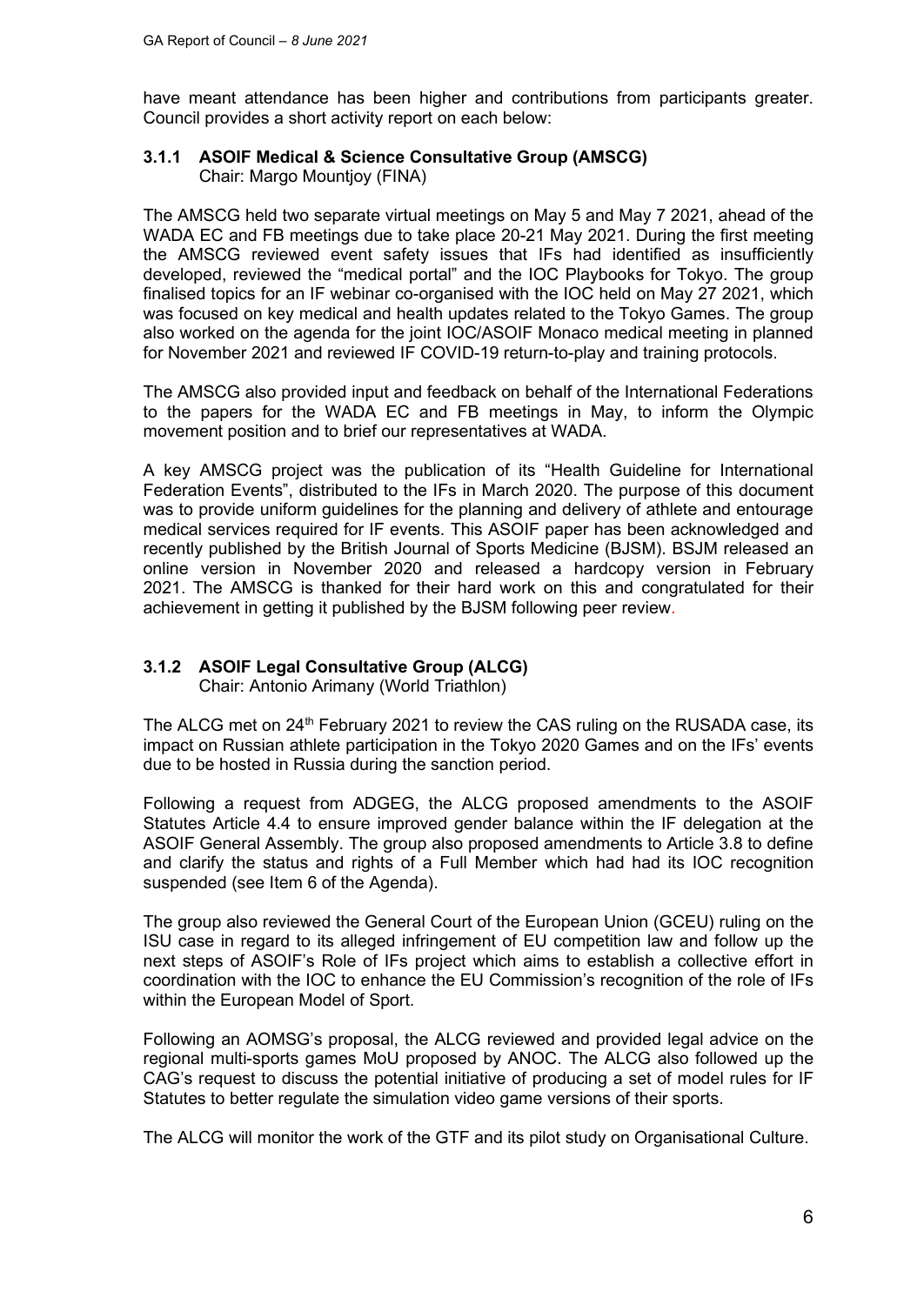#### **3.1.3 ASOIF Olympic & Multi-Sports Games Consultative Group (AOMSG)** Chair: Kelly Fairweather (ITF)

The AOMSG met on 8 December 2020 to review the regional multi-sports games MoU which had been revised by ANOC. The group agreed to invite the ALCG to review the MoU and provide legal advice (see above).

The AOMSG received an update from the IOC Sports Department on the Tokyo 2020 COVID countermeasures "Playbooks". The group subsequently held a separate videoconference with the Tokyo 2020 OCOG (TOCOG) and IOC on 20 January to review the proposed Playbooks and the group submitted a written feedback summary.

The AOMSG also received an update from the Paris 2024 OCOG (POCOG) on its "optimisation" process, Event Delivery Model, IF travel policy and testing strategy. The group provided support and advice to POCOG for its virtual forum held on 6 April.

## **3.1.4 ASOIF Commercial Advisory Group (CAG)**

Chair: Antony Scanlon (IGF)

The Group met in June 2020 and concluded the "Global Sport Impact" project with a summary report presentation. It was agreed to follow this with an "Event Impact Studies" project with the help of an expert consultant. This project aimed:

1) to develop a framework for a standard set of data points, including consistent methodologies for IFs and event stakeholders, to cost-effectively assess the value of events:

2) to provide a mechanism so that the standards may be adopted by the industry via "recognition" or "certification" endorsed by other international bodies;

3) to recommend further work to help develop tools to provide a monetary valuation for intangible impacts such as social impacts.

A preliminary set of standard KPIs were established and the project collected data from a pilot study of IF events in order to validate the data points. To facilitate the data collection and future implementation, the ASOIF administration cooperated with the International Association of Event Hosts (IAEH). An MOU was approved for signature by Council at its meeting on 2<sup>nd</sup> March 2021.

Due to the global pandemic, the  $2^{nd}$  edition of the ASOIF CAG Workshop was postponed. In addition, as the Tokyo 2020 Olympic Games was postponed to 2021, the Games Time Data Collection has been postponed to be delivered by Intelligent Research in Sponsoring (IRIS) after the Tokyo Games.

The CAG discussed the threat from commercial organisations to the governance of electronic versions of traditional IF sports and a project was approved by Council to establish the IFs' governance role in esports in liaison with the IOC's Esports Liaison Group (ELG) led by David Lappartient, President of UCI. ASOIF engaged PwC to deliver this work, including providing strategic and business options for all IFs to engage with gaming/esports, IF publisher relationship strategies and reassessing the current esports/gaming market landscape.

ASOIF organised a series of workshops in February 2021 to seek input from those IFs already active in the esports area in order to inform the project for the benefit of all our members. The CAG reconvened in March 2021 and reviewed the findings from the workshops. The project's final report is expected to be published in June 2021.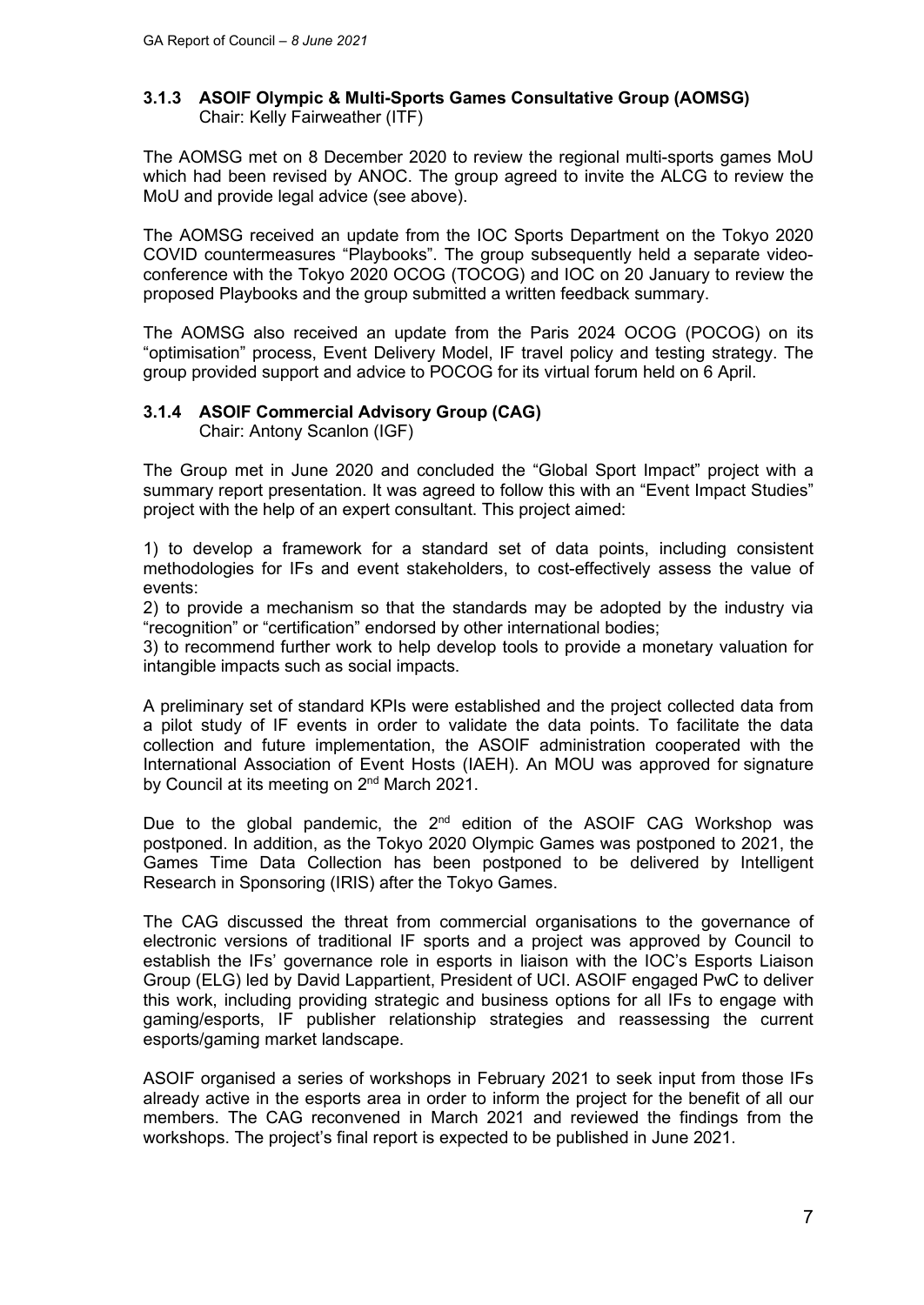## **3.1.5 ASOIF Technology and Innovation Consultative Group (TICG)** Chair: Nicolas Chapart (FIBA)

Due to the global pandemic the TICG held a virtual meeting in May 2020 and discussed the impacts of Covid-19 on IFs from the perspective of technology and innovation. The discussions contributed to the "Mindmap" of Impacts of Covid-19 on International Sport Federations circulated to the ASOIF members.

The Group convened in September 2020 and initiated a project to establish a set of guidelines and best practice for IFs to hold virtual General Assemblies and Congresses. The project was delivered by the ASOIF Governance Support and Monitoring Unit with contributions from the TICG members and identified service providers.

The Group met in March 2021 and considered what ASOIF could do to support its members on initiating innovation. Therefore, the Group decided to conduct a survey of ASOIF members to understand their needs and priorities for sport innovation.

# **3.1.6 ASOIF Sports Development & Education Group (ASDEG)**

Chair: Deqa Niamkey (UWW)

The ASDEG met virtually on November 24 2020, ahead of the first online ASDEG Workshop that took place on November 25, 2020. Having reviewed the priorities established during the ASDEG Forum 2019, the IFs had agreed that their top priority was to have an in-depth workshop on developing a National Federation Assessment Tool. The International Tennis Federation provided a detailed case study. The workshop was attended by 49 participants from 35 IFs (summer and winter).

A post-workshop report was distributed to the participants focusing on key takeaways that they could implement within their own Federations. The report focused on providing learnings on the following areas:

- Establish KPI's to help IFs measure progress
- How IFs can receive a high response rate from their NFs
- How do IFs ensure the quality of the data received from their NFs
- What digital/technological solutions are available to the IFs
- Do IFs categorize NFs by structure or assessment results?
- How can IFs cooperate more in less developed regions to ensure disadvantaged populations have access to a healthy sporting experience?

The online workshop was well received and participants requested ASDEG to hold these on a more regular basis. The next ASDEG meeting will be held in the second quarter of 2021 via conference call to finalize the main topics, speakers and IF case studies for the planned online workshop.

# **3.1.7 ASOIF Parasport Consultative Group (APCG)**

Chair: Tom Dielen (World Archery)

Members of the APCG met on 20 January, 2021 in a video-conference format. Discussions were mainly related to the Tokyo 2020 Paralympic Games, such as Covid-19 counter-measures established by TOCOG, costs for accessing the Olympic Data Feed, qualification status and classification of Para athletes. With many parasport events cancelled due to COVID-19, athletes remained unqualified and could not receive a classification from an International Classification Panel as required by the IPC. International classifiers, predominantly being medical practitioners in their home countries, could not travel abroad to perform their classification duties. The group members shared a number of policies, practices and temporary solutions that could help overcome these challenges and meet preconditions set by the IPC.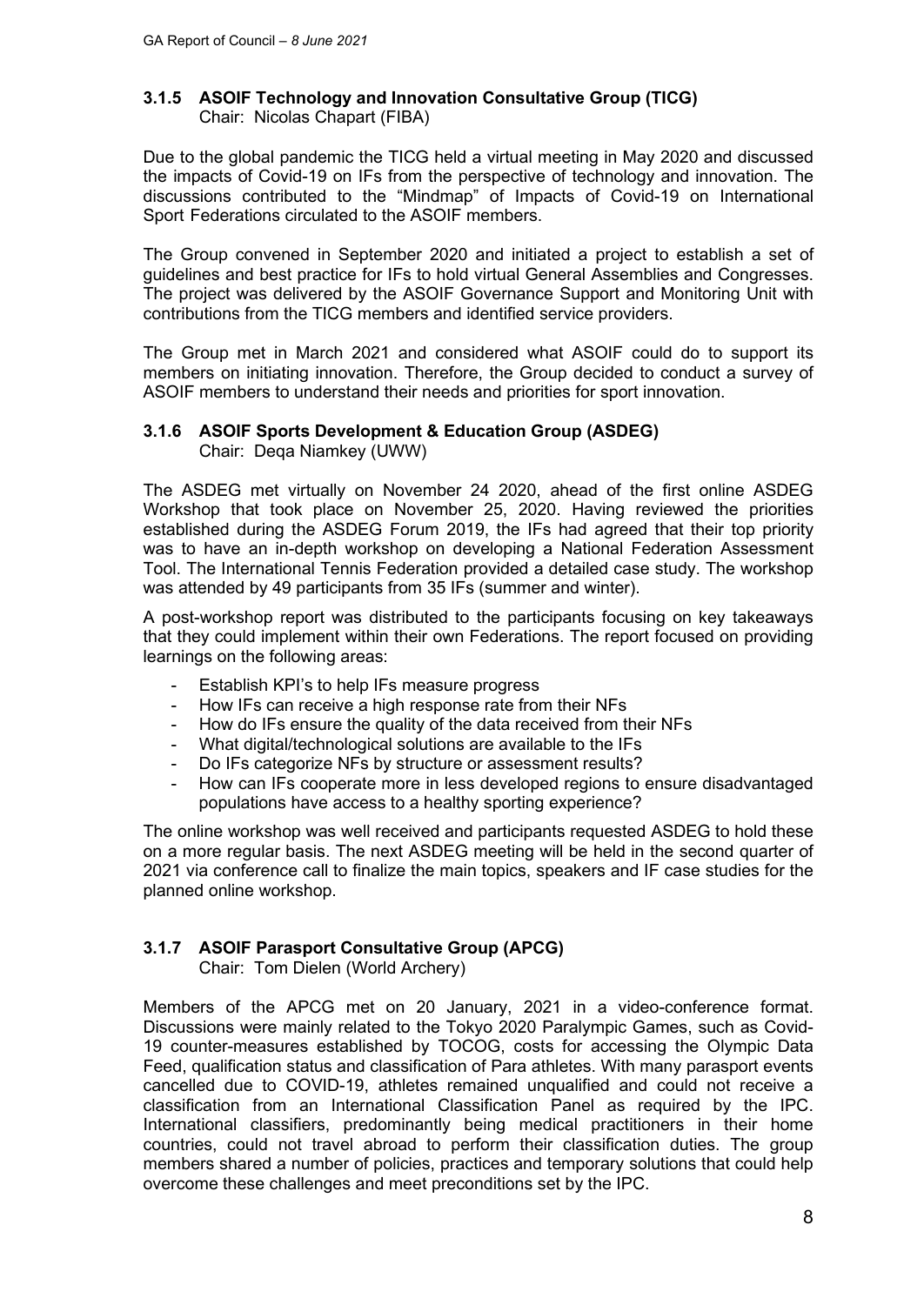Beforehand the group members had met within the framework of the Association of Paralympic Sports Organisations (APSO) in December 2020. They reviewed two options of the financial model for the Board of Appeal on Classification (BAC) proposed by the IPC. They also reviewed the IPC's 2021 COVID-19 Grant Support Initiative and the IPC Governance Review. APSO supported the progress made by the IPC in transitioning of the IPC sports to independent bodies or merging into existing IFs.

As a matter of priority for 2021 and based on the outcomes of these two meetings, the group agreed for carry out a thorough review of the IPC Governance Reforms proposal and reach a common conclusion. It was also agreed to collect statistical data on past appeal cases, ODF usage, etc., from the APSO membership in order to better inform "independent" Para sport federations in future discussions with the IPC.

#### **3.1.8 ASOIF Diversity and Gender Equality Consultative Group (ADGEG)** Chair: Sabrina Ibáňez (FEI)

ADGEG met on 3 December 2020, its first meeting under the new Chair Sabrina Ibáñez (FEI), and reviewed the progress achieved to date and set priorities for 2021.

The group proposed to ASOIF Council to support its IFs to engage talented women to gain leadership roles and to facilitate their participation in a series of leadership courses to help prepare participants for leadership roles across sports governing bodies at various levels. Therefore Council agreed to engage international business coach Gabriela Mueller to deliver a series of online leadership courses for the ASOIF members. Each IF was able to participate with up to three future female leaders (including from continental and national levels). The courses were delivered virtually from 3 March to 27 April 2021 in groups of 20-22 participants per course with a total of 67 participants from 27 IFs.

ADGEG worked closely with the Gender Equality unit of the IOC and has proposed a number of topics for online webinars organized by the IOC which took place on 15, 16 and 22 of March 2021. The group also provided feedback on the IOC's Gender Equality and Inclusion objectives for 2021-2025 and on practical toolkits designed for IFs.

The ADGEG also proposed to Council to consider amendments to the ASOIF Statutes which were approved for presentation to the ASOIF 2021 GA (see Item 6 of the Agenda).

# **3.2 Fight Against Doping**

#### **3.2.1 WAD Code and Governance**

The new version of the WAD Code came into force on 1 January 2021 and all our members have completed the process of implementation. One of the challenges has been putting in place a first instance assessment process although this has proved more difficult for smaller and particularly non-Olympic IFs, due to costs.

The governance reforms at WADA continue to be implemented and an important element has been the establishment of a Code Signatory Expert Group which will evaluate applications from different bodies, often those purporting to be international sports governing bodies. WADA has appointed Mr André Chaker as Chair of the group and Mr Jean-Loup Chappelet as Substitute Chair. The need to review the process was highlighted by the legal challenge of the International Mixed Martial Arts Federation